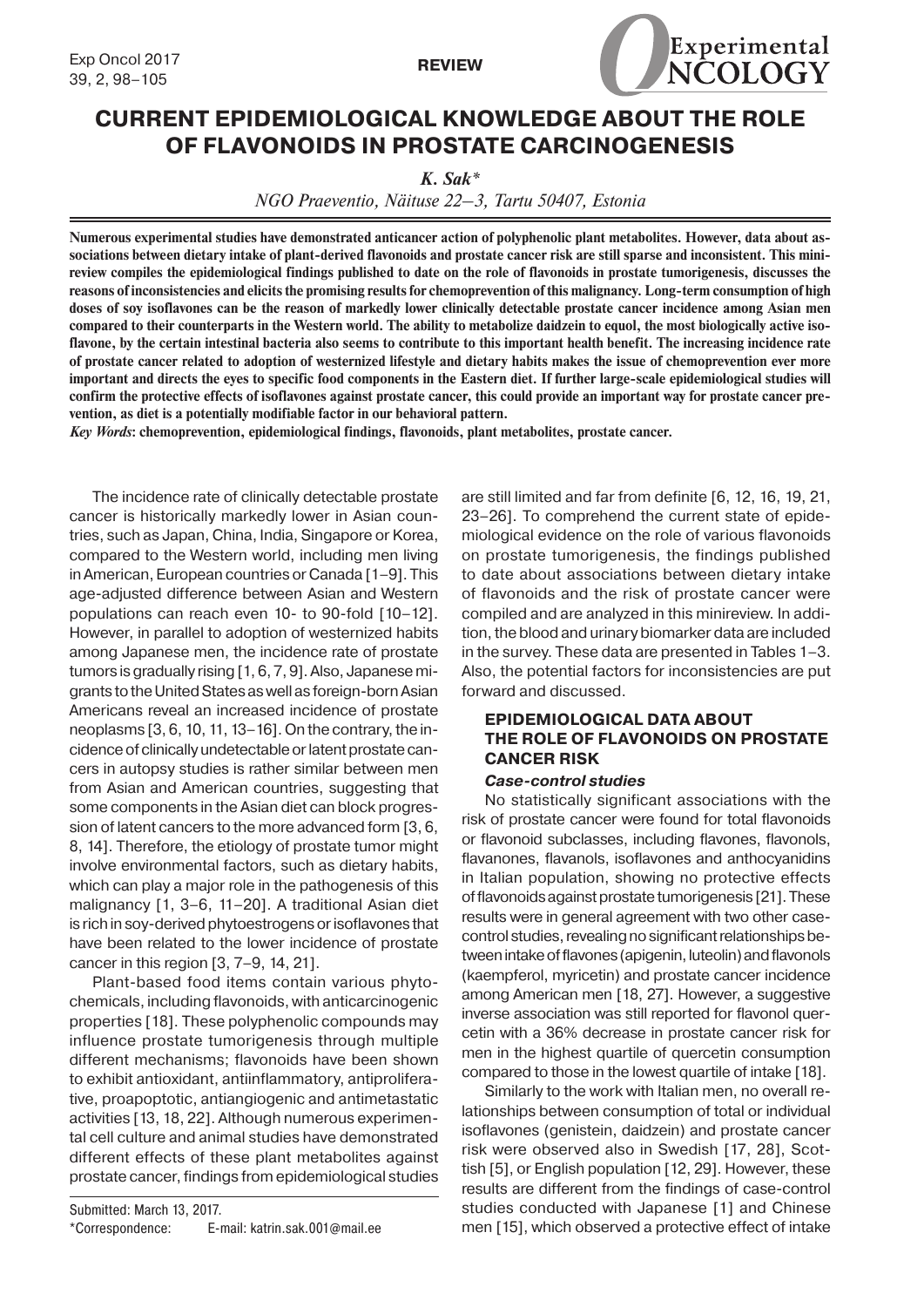| Table 1. Epidemiological case-control studies on dietary intake of flavonoids and prostate cancer risk |  |
|--------------------------------------------------------------------------------------------------------|--|
|--------------------------------------------------------------------------------------------------------|--|

| Flavonoid        | Certain                   | Study <sup>a</sup>  | Popula-  | Con-            | Cases/controls | Intake comparison                | Multivariate-               | p for              | Age,      | Refe-             |
|------------------|---------------------------|---------------------|----------|-----------------|----------------|----------------------------------|-----------------------------|--------------------|-----------|-------------------|
| subclass         | compound                  |                     | tion     | trolsb          |                | (low vs high, mg/day) $\text{C}$ | adjusted OR/RR <sup>d</sup> | trend <sup>e</sup> | years     | rence             |
| Flavonoids       |                           |                     | Italian  | HB              | 1294/1451      | (Q5)                             | 1.20 (0.92-1.58)            | 0.44               | $46 - 74$ | [21]              |
| Flavones         |                           |                     | Italian  | $\overline{HB}$ | 1294/1451      | (Q5)                             | $1.09(0.85 - 1.40)$         | 0.88               | $46 - 74$ | [21]              |
| <b>Flavones</b>  | Apigenin                  |                     | American | HB              | 83/107         |                                  | $0.83(0.45 - 1.51)$         | 0.54               |           | [27]              |
| <b>Flavones</b>  | Luteolin                  |                     | American | HB              | 83/107         |                                  | $0.83(0.45 - 1.51)$         | 0.54               |           | [27]              |
| <b>Flavonols</b> |                           |                     | Italian  | $\overline{HB}$ | 1294/1451      | (Q5)                             | $1.23(0.95 - 1.61)$         | 0.26               | $46 - 74$ | $[21]$            |
| Flavonols        | Kaempferol                | <b>WNYDS</b>        | American | PB              | 433/538        | < 1.4475 $vs > 6.0568$ (Q4)      | $0.83(0.58 - 1.18)$         | 0.80               |           | [18]              |
| <b>Flavonols</b> | Kaempferol                |                     | American | HB              | 83/107         |                                  | $0.77(0.42 - 1.43)$         | 0.41               |           | $[27]$            |
| <b>Flavonols</b> | Myricetin                 |                     | American | HB              | 83/107         |                                  | $1.12(0.61 - 2.06)$         | 0.70               |           | [27]              |
| Flavonols        | Quercetin                 | <b>WNYDS</b>        | American | PB              | 433/538        | $<$ 10.5663 vs > 25.5626 (Q4)    | $0.64(0.44 - 0.92)$         | 0.15               |           | [18]              |
| <b>Flavonols</b> | Quercetin                 |                     | American | HB              | 83/107         |                                  | $0.96(0.53 - 1.76)$         | 0.90               |           | [27]              |
| Flavanones       |                           |                     | Italian  | $\overline{HB}$ | 1294/1451      | (Q5)                             | $0.96(0.75 - 1.23)$         | 0.56               | $46 - 74$ | $\overline{[21]}$ |
| Flavanols        |                           |                     | Italian  | <b>HB</b>       | 1294/1451      | (Q5)                             | $1.30(1.01 - 1.69)$         | 0.48               | $46 - 74$ | [21]              |
| Isoflavones      |                           | <b>EPIC-Norfolk</b> | English  | $\overline{PB}$ | 203/800        |                                  | $0.89(0.72 - 1.11)$         | 0.29               | $40 - 79$ | $\overline{[29]}$ |
| Isoflavones      |                           |                     | Italian  | HB              | 1294/1451      | (Q5)                             | $0.98(0.76 - 1.26)$         | 0.34               | $46 - 74$ | $[21]$            |
| Isoflavones      |                           | <b>PCANDIET</b>     | Scottish | PB              | 433/483        | $< 0.5811$ vs $> 1.9828$ (Q4)    | $1.18(0.79 - 1.75)$         | 0.87               | $50 - 74$ | [5]               |
| Isoflavones      |                           | <b>CAPS</b>         | Swedish  | PB              | 1499/1130      | $0.0008$ vs $0.113$ (Q4)         | $0.99(0.77 - 1.28)$         | 0.68               | $36 - 79$ | [17]              |
| Isoflavones      |                           | <b>CAPS</b>         | Swedish  | PB              | 1431/1081      | $0.0008$ vs $0.113$ (Q4)         | $0.99(0.77 - 1.28)$         | 0.95               | $35 - 79$ | [28]              |
| Isoflavones      |                           |                     | Japanese | HB              | 200/200        | $<$ 30.5 vs $\geq$ 89.9 (Q4)     | $0.42(0.24 - 0.72)$         | $< 0.01*$          | $59 - 73$ | $[1]$             |
| Isoflavones      | Genistein                 |                     | American | HB              | 83/107         |                                  | $0.71(0.39 - 1.30)$         | 0.26               |           | [27]              |
| Isoflavones      | Genistein                 | <b>EPIC-Norfolk</b> | English  | PB              | 203/800        |                                  | $0.90(0.74 - 1.10)$         | 0.31               | $40 - 79$ | [29]              |
| Isoflavones      | Genistein                 | <b>EPIC-Norfolk</b> | English  | PB              | 89/178         |                                  | $1.07(0.84 - 1.37)$         | 0.575              | $45 - 75$ | [12]              |
| Isoflavones      | Genistein                 | <b>CAPS</b>         | Swedish  | PB              | 1499/1130      | $0.00019$ vs $0.0694$ (Q4)       | $0.97(0.75 - 1.26)$         | 0.09               | $36 - 79$ | $[17]$            |
| Isoflavones      | Genistein                 |                     | Chinese  | PB              | 133/265        | $<$ 17.9 vs $>$ 62.0 (Q4)        | $0.53(0.29 - 0.97)$         | 0.058              | $50 - 89$ | [15]              |
| Isoflavones      | Genistein                 |                     | Japanese | HB              | 200/200        | $< 1.1$ vs $\ge 2.5$ (Q4)        | $0.58(0.34 - 0.97)$         | $0.04*$            | $59 - 73$ | [1]               |
| Isoflavones      | Daidzein                  |                     | American | HB              | 83/107         |                                  | $0.57(0.31 - 1.05)$         | 0.07               |           | $[27]$            |
| Isoflavones      | Daidzein                  | <b>EPIC-Norfolk</b> | English  | PB              | 203/800        |                                  | $0.92(0.69 - 1.22)$         | 0.56               | $40 - 79$ | [29]              |
| Isoflavones      | Daidzein                  | EPIC-Norfolk        | English  | PB              | 89/178         |                                  | $1.06(0.84 - 1.64)$         | 0.630              | $45 - 75$ | $[12]$            |
| Isoflavones      | Daidzein                  | <b>CAPS</b>         | Swedish  | PB              | 1499/1130      | $0.00037$ vs $0.0431$ (Q4)       | $1.22(0.92 - 1.62)$         | 0.70               | $36 - 79$ | [17]              |
| Isoflavones      | Daidzein                  |                     | Chinese  | PB              | 133/265        | $<$ 10.0 vs $>$ 36.3 (Q4)        | $0.56(0.31 - 1.04)$         | 0.116              | $50 - 89$ | [15]              |
| Isoflavones      | Daidzein                  |                     | Japanese | HB              | 200/200        | $< 0.8$ vs $\ge 1.9$ (Q4)        | $0.55(0.32 - 0.93)$         | $0.02*$            | $59 - 73$ | $[1]$             |
| Isoflavones      | <b>Biochanin A</b>        |                     | American | HB              | 83/107         |                                  | $0.92(0.50 - 1.70)$         | 0.79               |           | [27]              |
| Isoflavones      | <b>Biochanin A</b>        | <b>EPIC-Norfolk</b> | English  | PB              | 203/800        |                                  | $0.89(0.69 - 1.14)$         | 0.34               | $40 - 79$ | [29]              |
| Isoflavones      | Formononetin              |                     | American | HB              | 83/107         |                                  | $0.99(0.54 - 1.81)$         | 0.98               |           | $[27]$            |
| Isoflavones      | Formononetin EPIC-Norfolk |                     | English  | PB              | 203/800        |                                  | $0.97(0.83 - 1.13)$         | 0.70               | $40 - 79$ | [29]              |
| Isoflavones      | Glycitein                 | <b>EPIC-Norfolk</b> | English  | PB              | 203/800        |                                  | $0.88(0.67 - 1.15)$         | 0.34               | $40 - 79$ | [29]              |
| Isoflavones      | Equol                     | EPIC-Norfolk        | English  | PB              | 203/800        |                                  | $1.31(1.00 - 1.71)$         | $0.050*$           | $40 - 79$ | [29]              |
| Anthocyanidins   |                           |                     | Italian  | HB              | 1294/1451      |                                  | $1.18(0.91 - 1.53)$         | 0.22               | $46 - 74$ | $[21]$            |

*Note:* <sup>a</sup> CAPS — The Cancer Prostate Sweden Study; EPIC — The European Prospective Investigation into Cancer and Nutrition; PCANDIET — The Prostate Cancer and Diet Study; WNYDS — The Western New York Diet Study.

b HB — hospital-based; PB — population-based.

c Q4 — quartiles; Q5 — quintiles.

d OR — odds ratio; RR — relative risk.

e Statistically significant effects (*p* for trend < 0.05) are marked by asterisk.

of both genistein and daidzein against prostate cancer. At that, Nagata *et al.* described a significant 42% and 45% reduction of prostate cancer risk with high dietary consumption of genistein and daidzein, respectively [1], and Lee *et al.* reported a 47% and 44% decrease in the tumor risk with high consumption of these isoflavones, respectively [15]. These results demonstrate that isoflavones can indeed contribute to a protective effect against prostate neoplasms. Also, Strom *et al.* observed some suggestive, still non-significant, lowering in prostate cancer incidence with high dietary consumption of daidzein and genistein among American men [27]. As the daily intake of soy foods in European countries is very low compared to Asian men (this difference can be even about hundredfold), it is possible that these levels were too low for a preventive effect against prostate cancer to be become obvious [12, 21] (see Table 1).

#### *Prospective cohort studies*

Using the prospective cohort study design, no significant inverse associations with prostate cancer risk were found for intake of total flavonoids as well as flavonoid subclasses flavones, flavanones and anthocyanidins in different populations, including American, Hawaiian, Dutch, and Finnish men [23, 30–33]. Although Wang *et al.* observed a weak positive relationship with intake of total flavonoids, flavanols or isoflavones, but also

flavonols or flavanones with overall prostate cancer incidence, the relative risk varied over follow-up time and the positive association disappeared when the cases diagnosed during the first two follow-up years were excluded from the analysis [16]. The authors proposed that such pattern could be affected by behaviors associated with prostate cancer screening [16]. For flavonols, Knekt *et al.* found a statistically significant 57% decrease in prostate cancer risk with high dietary intake of myricetin among Finnish men; but no risk modification by other common flavonols like kaempferol or quercetin [31]. Geybels *et al.* conducted a prospective cohort study with Dutch men and stratification of the analysis by cancer stage revealed a significant inverse association between intake of both kaempferol and myricetin (not quercetin) with stage IV prostate cancer and not with overall or non-advanced neoplasms (stage I/II tumors) [33]. Similar trend became evident also for total flavanols and epicatechin (not catechin), as the significant inverse association was found for advanced stage prostate tumor and not non-advanced cancer [33].

Although both Park *et al.* and Kurahashi *et al.* reported no significant relationships between intake of individual isoflavones (genistein, daidzein) and total prostate cancer risk [3, 23], Kurahashi *et al.* still found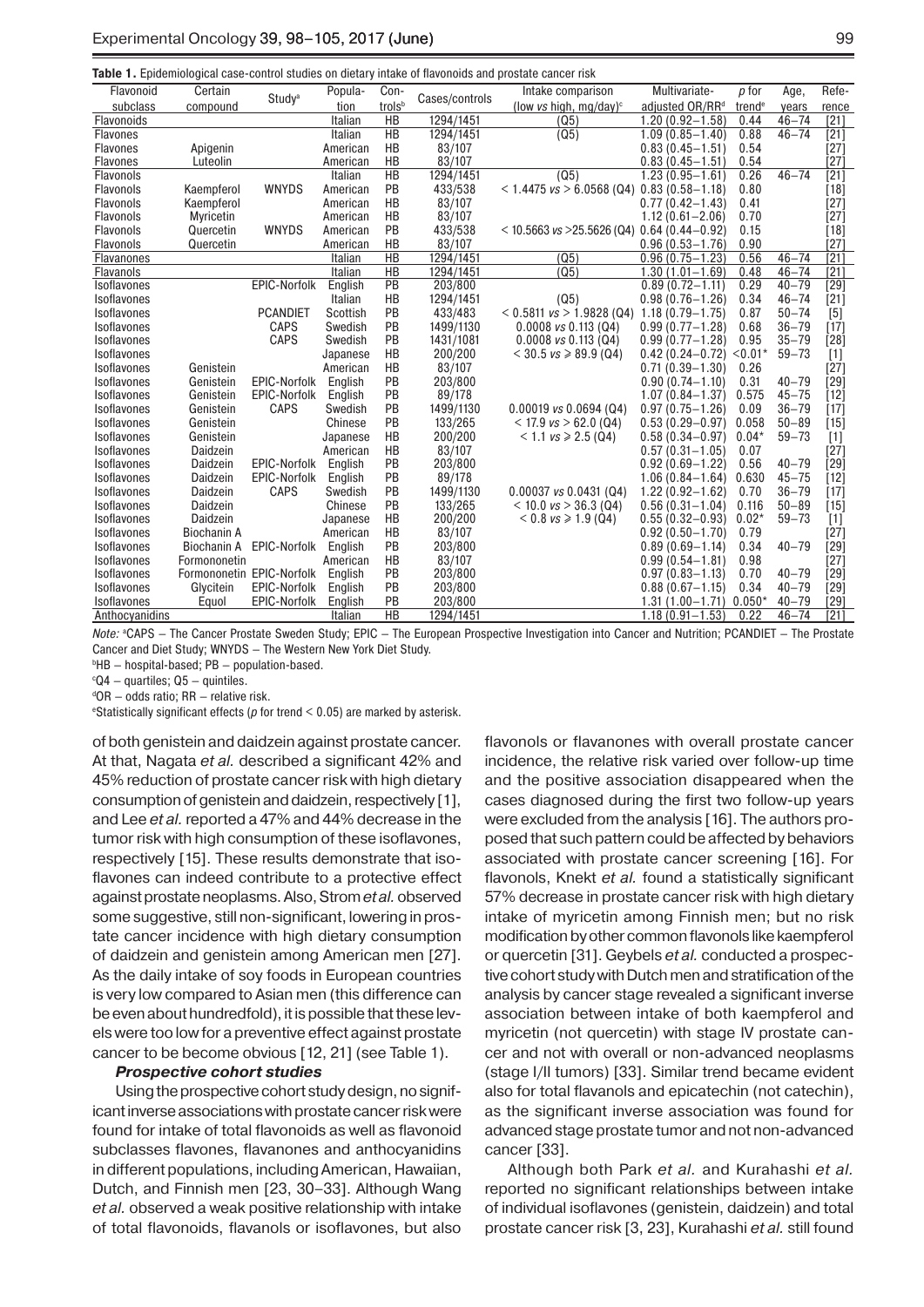| Flavonoid<br>subclass                         | Certain<br>compound      | Study <sup>a</sup>               | Popula-<br>tion               | Medi-<br>an fol-<br>low-up<br>(years) | Cases/<br>cohort               | Intake comparison<br>(low vs high,<br>$mg/day)^b$       | Multivariate-<br>adjusted RR/HR <sup>c</sup>                                           | p for<br>trend <sup>d</sup> | Comments <sup>e</sup>                                                                                                                                                                                            | Refe-<br>rence             |
|-----------------------------------------------|--------------------------|----------------------------------|-------------------------------|---------------------------------------|--------------------------------|---------------------------------------------------------|----------------------------------------------------------------------------------------|-----------------------------|------------------------------------------------------------------------------------------------------------------------------------------------------------------------------------------------------------------|----------------------------|
| Flavonoids                                    |                          |                                  | CPS-II American               | 7.8                                   | 3974/<br>43,268                | $< 126.6$ vs<br>$\geqslant$ 359.5 (Q5)                  | $1.11(1.01 - 1.23)$                                                                    | $0.02*$                     | 50-74 y; positive associ-<br>ation for high grade can-<br>cer within the first 2 y of fol-<br>low-up, suggestive inverse<br>association after excluding<br>these first 2 y; no associa-                          | $[16]$                     |
| Flavonoids                                    |                          |                                  | MEC American,<br>Hawaiian     | 8.0                                   | 4404/<br>82,483                | $< 1.6$ vs $\ge 7.2/$<br>1000 kcal (Q5)                 | $0.93(0.83 - 1.04)$                                                                    | 0.17                        | tions with advanced cancer<br>45-75 y; multiethnic; no in-<br>verse association regard-<br>less of stage                                                                                                         | $[23]$                     |
| Flavonoids                                    |                          | <b>NLCS</b>                      | Dutch                         | 17.3                                  | 3362/<br>58,279                |                                                         | 13.1 $\sqrt{3}$ 40.6 (Q4) 1.00 (0.84 - 1.18)                                           | 0.74                        | 55-69 y; no significant ef-<br>fect modification by can-<br>cer stage                                                                                                                                            | $[33]$                     |
| Flavonoids<br>Flavonoids<br>Flavonoids        |                          | <b>FMC</b><br><b>FMC</b><br>KIHD | Finnish<br>Finnish<br>Finnish | 24.0<br>30.0<br>16.2                  | 62/9959<br>95/5218<br>138/2590 | 4.3 $vs$ 26.9 (Q4)<br>$9.1$ vs 416.3 (Q4)               | $< 2.1$ vs $> 4.8$ (Q4) 1.39 (0.56-3.46)<br>$1.11(0.61 - 2.01)$<br>$1.16(0.58 - 2.34)$ | 0.57<br>0.831               | $15 - 99y$<br>$42 - 60$ y                                                                                                                                                                                        | $[30]$<br>$[31]$<br>$[32]$ |
| Flavones                                      |                          |                                  | CPS-II American               | 7.8                                   | 3974/<br>43,268                | $< 0.5$ vs<br>$\ge 2.2$ (Q5)                            | $1.05(0.95 - 1.16)$                                                                    | 0.19                        | 50-74 y; no associations for<br>high grade or advanced can-<br>cers within or without the first<br>2 y of follow-up                                                                                              | $[16]$                     |
| Flavones<br>Flavonols                         |                          | KIHD                             | Finnish<br>CPS-II American    | 16.2<br>7.8                           | 138/2590<br>3974/<br>43,268    | (Q4)<br>$< 8.9$ vs<br>$\geqslant$ 20.5 (Q5)             | $0.71(0.30 - 1.65)$<br>$1.10(0.99 - 1.21)$                                             | 0.561<br>$0.05*$            | $42 - 60$ v<br>50-74 y; suggestive pos-<br>itive association for high<br>grade cancer within the first<br>2 y of follow-up, not after<br>excluding these first 2 y;<br>no associations with ad-<br>vanced cancer | $[32]$<br>$[16]$           |
| Flavonols<br><b>Flavonols</b>                 | Kaempferol NLCS          | <b>KIHD</b>                      | Finnish<br>Dutch              | 16.2<br>17.3                          | 138/2590<br>3362/<br>58,279    | (Q4)<br>2.5 vs 11.2 (Q4)                                | $1.53(0.72 - 3.23)$<br>$0.98(0.83 - 1.16)$                                             | 0.585<br>0.73               | $42 - 60$ y<br>55-69 y; significant inverse<br>association for stage IV can-<br>cer [0.78 (0.61-1.00),<br>$p = 0.03$ <sup>*</sup> ], not for non-ad-<br>vanced cancer                                            | $[32]$<br>$[33]$           |
| <b>Flavonols</b><br>Flavonols                 | Kaempferol<br>Myricetin  | FMC<br><b>NLCS</b>               | Finnish<br>Dutch              | 30.0<br>17.3                          | 95/5218<br>3362/<br>58,279     | $0.1$ vs $0.8$ (Q4)<br>$0.4$ vs $2.6$ (Q4)              | $1.03(0.53 - 2.02)$<br>$0.89(0.75 - 1.05)$                                             | 0.54<br>0.41                | 55-69 y; signifi-<br>cant inverse associa-<br>tion for stage IV can-<br>cer [0.71 (0.55-0.91),<br>$p = 0.03$ <sup>*</sup> ], not for non-ad-<br>vanced cancer                                                    | $[31]$<br>$[33]$           |
| Flavonols<br>Flavonols                        | Myricetin<br>Quercetin   | <b>FMC</b><br><b>NLCS</b>        | Finnish<br>Dutch              | 30.0<br>17.3                          | 95/5218<br>3362/<br>58,279     | 0 vs 0.11 (Q4)<br>$8.8 \text{ vs } 28.5 \text{ (Q4)}$   | $0.43(0.22 - 0.86)0.002*$<br>$1.01(0.85 - 1.19)$                                       | 0.98                        | 55-69 y; no significant ef-<br>fect modification by can-                                                                                                                                                         | $[31]$<br>$[33]$           |
| Flavonols                                     | Quercetin                | <b>FMC</b>                       | Finnish                       | 30.0                                  | 95/5218                        | 1.5 $\sqrt{3}$ , 9 (Q4)                                 | $0.76(0.40 - 1.42)$                                                                    | 0.35                        | cer stage                                                                                                                                                                                                        | $[31]$                     |
| Flavanones                                    |                          |                                  | CPS-II American               | 7.8                                   | 3974/<br>43,268                | < 7.5 vs<br>$\geqslant$ 38.2 (Q5)                       | $1.08(0.98 - 1.20)$                                                                    | 0.31                        | 50-74 y; positive associ-<br>ation for high grade can-<br>cer within the first 2 y of fol-<br>low-up, not after excluding<br>these first 2 y; no associa-<br>tions with advanced cancer                          | $[16]$                     |
| Flavanones<br><b>Flavanones</b><br>Flavanones | Hesperetin<br>Naringenin | KIHD<br><b>FMC</b><br><b>FMC</b> | Finnish<br>Finnish<br>Finnish | 16.2<br>30.0<br>30.0                  | 138/2590<br>95/5218<br>95/5218 | (Q4)<br>0 $\sqrt{3}$ 15.4 (Q4)<br>0 $\sqrt{3}$ 4.7 (Q4) | $0.90(0.37 - 2.20)$<br>$1.47(0.80 - 2.71)$<br>$1.48(0.80 - 2.73)$                      | 0.518<br>0.26<br>0.27       | $42 - 60y$                                                                                                                                                                                                       | $[32]$<br>$[31]$<br>$[31]$ |
| Flavanols                                     |                          |                                  | CPS-II American               | 7.8                                   | 3974/<br>43,268                | $< 10.4$ vs<br>$\geq 37.9$ (Q5)                         | $1.18(1.06 - 1.30)$                                                                    | $0.01*$                     | 50-74 y; suggestive pos-<br>itive association for high<br>grade cancer within the first<br>2 y of follow-up, not after<br>excluding these first $2 y$ ;<br>no associations with ad-<br>vanced cancer             | $[16]$                     |
| Flavanols                                     |                          | <b>NLCS</b>                      | Dutch                         | 17.3                                  | 3362/<br>58,279                |                                                         | 14.5 vs 98.7 (Q4) $0.97$ (0.82-1.15)                                                   | 0.58                        | 55-69 y; signifi-<br>cant inverse associa-<br>tion for stage IV can-<br>cer [0.73 (0.57-0.95),<br>$p = 0.01$ <sup>*</sup> ], not for non-ad-<br>vanced cancer                                                    | $[33]$                     |
| Flavanols<br>Flavanols                        | Catechin                 | KIHD<br><b>NLCS</b>              | Finnish<br>Dutch              | 16.2<br>17.3                          | 138/2590<br>3362/<br>58,279    | (Q4)<br>1.9 $\sqrt{3}$ 6.8 (Q4)                         | $1.37(0.65 - 2.89)$<br>$1.03(0.88 - 1.22)$                                             | 0.82<br>0.83                | $42 - 60$ y<br>55-69 y; no significant ef-<br>fect modification by can-<br>cer stage                                                                                                                             | $[32]$<br>$[33]$           |

**Table 2.** Epidemiological prospective cohort studies on dietary intake of flavonoids and prostate cancer risk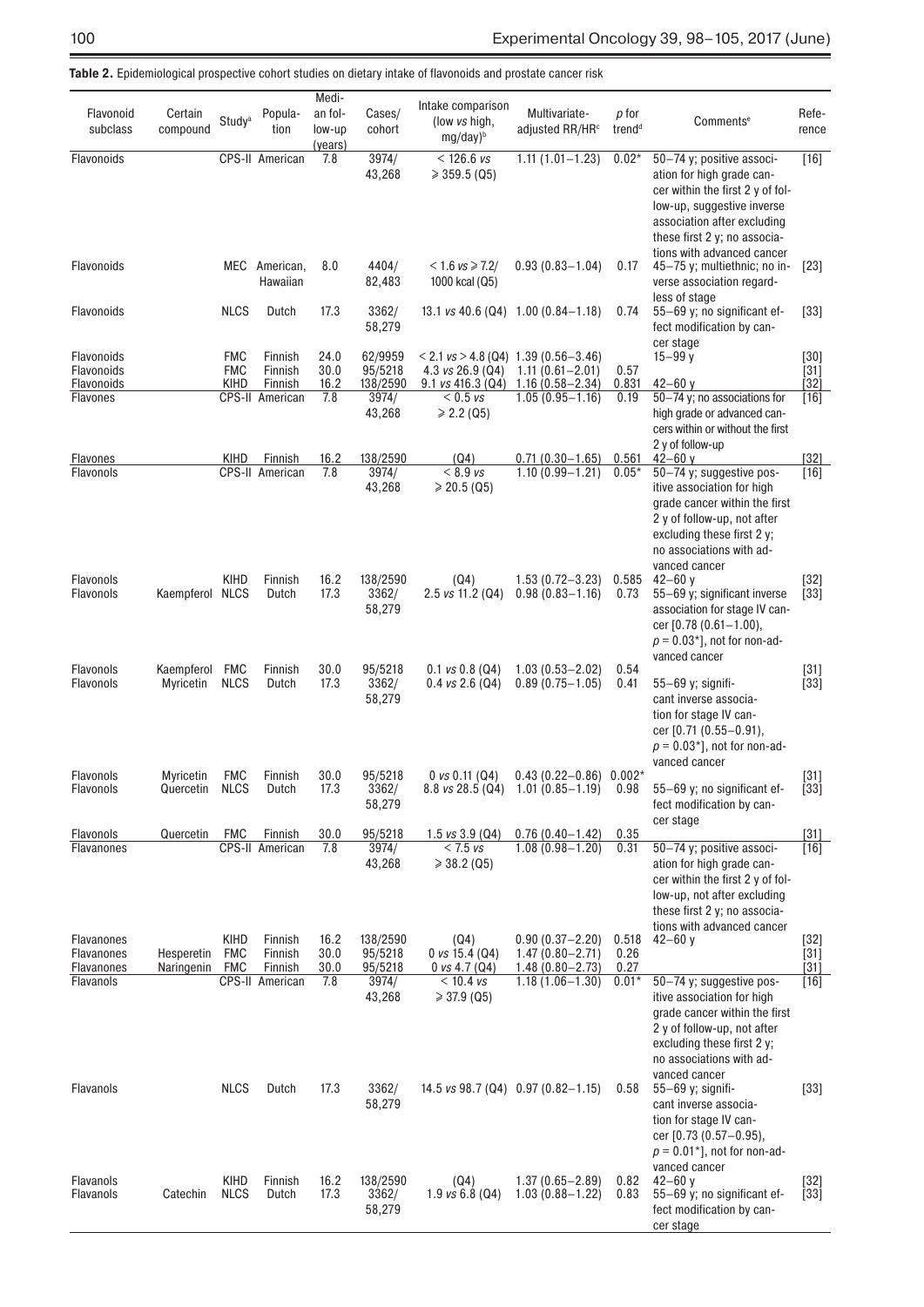#### Experimental Oncology 39, 98–105, 2017 (June) 101

| Flavonoid<br>subclass | Certain<br>compound | Study <sup>a</sup> | Popula-<br>tion           | Medi-<br>an fol-<br>low-up<br>(years) | Cases/<br>cohort | Intake comparison<br>(low vs high,<br>mg/day) <sup>b</sup> | Multivariate-<br>adjusted RR/HR <sup>c</sup> | p for<br>trend <sup>d</sup> | Comments <sup>e</sup>                                                                                                                                                                                                                                                      | Refe-<br>rence    |
|-----------------------|---------------------|--------------------|---------------------------|---------------------------------------|------------------|------------------------------------------------------------|----------------------------------------------|-----------------------------|----------------------------------------------------------------------------------------------------------------------------------------------------------------------------------------------------------------------------------------------------------------------------|-------------------|
| Flavanols             | Epicatechin NLCS    |                    | Dutch                     | 17.3                                  | 3362/<br>58,279  | $5.3$ vs 20.8 (Q4)                                         | $1.01(0.86 - 1.20)$                          | 0.62                        | 55-69 y; significant in-<br>verse association for stage<br>III/IV [0.84 (0.68-1.04),<br>$p = 0.05$ <sup>*</sup> ] and IV can-<br>cer [0.74 (0.57-0.95),<br>$p = 0.01$ <sup>*</sup> ], not for non-ad-<br>vanced cancer                                                     | $\overline{[33]}$ |
| Isoflavones           |                     |                    | CPS-II American           | 7.8                                   | 3974/<br>43,268  | $< 0.029$ vs<br>$\geqslant$ 0.144 (Q5)                     | $1.11(1.01 - 1.22)$                          |                             | $\leq$ 0.001* 50-74 y; no associations<br>for high grade or advanced<br>cancers within or without<br>the first 2 y of follow-up                                                                                                                                            | $[16]$            |
| Isoflavones           | Genistein           |                    | MEC American,<br>Hawaiian | 8.0                                   | 4404/<br>82,483  | $< 0.7$ vs ≥ 3.1/<br>1000 kcal (Q5)                        | $0.94(0.84 - 1.04)$                          | 0.16                        | 45-75 y; multiethnic; no in-<br>verse association regard-<br>less of stage                                                                                                                                                                                                 | [23]              |
| Isoflavones           | Genistein           |                    | JPHC Japanese             | 5.0                                   | 307/<br>43,509   | $< 13.2$ vs<br>$\geqslant$ 32.8 (Q4)                       | $0.71(0.48 - 1.03)$                          | 0.22                        | 45-74 y; non-significant in-<br>verse association for lo-<br>calized, not advanced<br>cancer; significant in-<br>verse association for men<br>> 60 y with localized can-<br>cer [0.52 (0.30-0.90),<br>$p = 0.03$ <sup>*</sup> ], not advanced<br>cancer or for younger men | $\lceil 3 \rceil$ |
| Isoflavones           | Daidzein            |                    | MEC American,<br>Hawaiian | 8.0                                   | 4404/<br>82,483  | $< 0.7$ vs<br>≥ 3.2/1000 kcal<br>(Q5)                      | $0.92(0.82 - 1.02)$                          | 0.09                        | 45-75 y; multiethnic; no in-<br>verse association regard-<br>less of stage                                                                                                                                                                                                 | $[23]$            |
| Isoflavones           | Daidzein            |                    | JPHC Japanese             | 5.0                                   | 307/<br>43,509   | $< 8.5$ vs<br>$\geqslant$ 20.4 (Q4)                        | $0.77(0.52 - 1.13)$                          | 0.43                        | 45-74 y; non-significant in-<br>verse association for lo-<br>calized, not advanced<br>cancer; significant in-<br>verse association for men<br>> 60 y with localized can-<br>cer [0.50 (0.28-0.88),<br>$p = 0.04$ <sup>*</sup> , not advanced<br>cancer or for younger men  | $[3]$             |
| Isoflavones           | Glycitein           |                    | MEC American,<br>Hawaiian | 8.0                                   | 4404/<br>82,483  | $< 0.18$ vs<br>≥ 0.80/1000 kcal<br>(Q5)                    | $0.91(0.82 - 1.01)$                          | 0.07                        | 45-75 y; multiethnic; no in-<br>verse association regard-<br>less of stage                                                                                                                                                                                                 | $[23]$            |
| Anthocyanidins        |                     |                    | CPS-II American           | 7.8                                   | 3974/<br>43,268  | $< 5.9$ vs<br>$\geq 18.0$ (Q5)                             | $1.10(1.00 - 1.22)$                          | 0.13                        | 50-74 y; no associations<br>for high grade or advanced<br>cancers within or without<br>the first 2 y of follow-up                                                                                                                                                          | $[16]$            |
| Anthocyanidins        |                     | KIHD               | Finnish                   | 16.2                                  | 138/2590         | (Q4)                                                       | $0.59(0.24 - 1.41)$                          | 0.974                       | $42 - 60y$                                                                                                                                                                                                                                                                 | $[32]$            |

*Note:* <sup>a</sup> CPS-II — The Cancer Prevention Study II Nutrition Cohort; FMC — The Finnish Mobile Clinic Health Examination Survey; JPHC — The Japan Public Health Center-based prospective study; KIHD — The Kuopio Ischaemic Heart Disease Risk Factor Study; MEC — The Multiethnic Cohort Study; NLCS — The Netherlands Cohort Study.

b Q4 — quartiles; Q5 — quintiles.

c RR — relative risk; HR — hazard ratio.

d Statistically significant effects (*p* for trend < 0.05) are marked by asterisk. e Age in baseline.

an inverse association between intake of both genistein and daidzein and localized cancer [3]. In particular, Japanese men older than 60 years had about 50% lower risk of localized prostate cancer with high dietary consumption of genistein and daidzein [3] (see Table2). Thus, compared to findings from case-control studies, the evidence from prospective cohort studies about the protective effects of flavonoids against prostate cancer is much more sparse being restricted to certain subgroups (stratified by age of subjects or cancer stage).

#### *Biomarker studies*

Unlike the works assessing retrospectively or prospectively dietary intake of different flavonoids, biomarker studies have focused only to isoflavones and their metabolites. At that, no associations were observed between total serum or urinary isoflavones and prostate cancer risk in English [34] or Scottish men [5].

Null associations were detected also for individual serum isoflavones and their urinary biomarkers (genistein, daidzein, glycitein, O-desmethylangolensin, equol) within English men [12, 34] and for serum isoflavones among older Scottish men [5]. In a large prospective investigation performed with men from eight European countries, no significant relationship was reported for plasma genistein, daidzein or equol and prostate cancer risk [24, 35]. In the work conducted with Jamaican men, no association was found between urinary excretion of genistein or daidzein and prostate cancer incidence, but a significant inverse relationship was found for urinary equol concentration when non-producers of equol were assessed as reference group [36]. This study indicated that men who were able to produce equol from daidzein by the aid of specific intestinal microflora were at reduced risk of total and high grade (but not low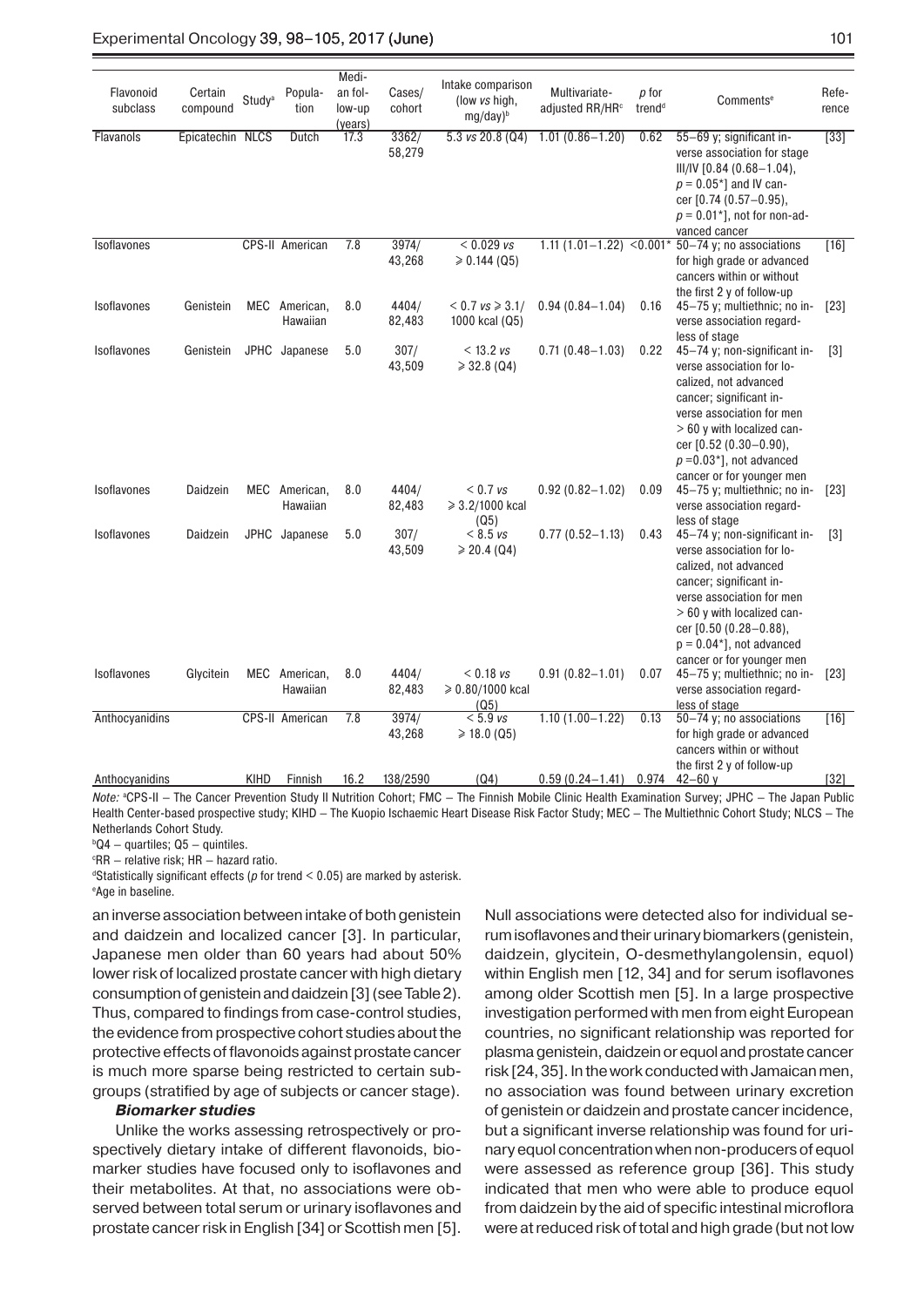| <b>Table 3.</b> Epidemiological studies on biomarkers of flavonoids and prostate cancer risk |  |  |
|----------------------------------------------------------------------------------------------|--|--|
|----------------------------------------------------------------------------------------------|--|--|

| Flavonoid<br>subclass             | Certain<br>compound  | Bio-<br>marker | Study <sup>a</sup>                           | Popula-<br>tion       | Cases/<br>controls | Multivariate-<br>adjusted OR/RR <sup>b</sup> | p for<br>trend <sup>c</sup> | Comments <sup>d</sup>                                                                                                                                                | Refe-<br>rence |
|-----------------------------------|----------------------|----------------|----------------------------------------------|-----------------------|--------------------|----------------------------------------------|-----------------------------|----------------------------------------------------------------------------------------------------------------------------------------------------------------------|----------------|
| Isoflavones                       |                      | Serum          | EPIC-Norfolk                                 | English               | 191/815            | $1.01(0.93 - 1.10)$                          | 0.809                       | $45 - 75$ y                                                                                                                                                          | $[34]$         |
| Isoflavones                       |                      | Serum          | <b>PCANDIET</b>                              | Scottish              | 238/198            | $1.24(0.69 - 2.20)$                          | 0.64                        | $50 - 74$ y                                                                                                                                                          | $[5]$          |
| Isoflavones                       |                      |                | Urinary EPIC-Norfolk                         | English               | 152/665            | $0.98(0.90 - 1.08)$                          | 0.727                       | $45 - 75$ y                                                                                                                                                          | $[34]$         |
| Isoflavones                       | Genistein            | Plasma         | <b>EPIC</b>                                  | European              |                    | 1605/1697 1.00 (0.79-1.27)                   | 0.82                        | 43–76 y; from eight countries; no associations                                                                                                                       | $[35]$         |
|                                   |                      |                |                                              |                       |                    |                                              |                             | as stratified by cancer stage (localized or ad-<br>vanced) or histological grade (low or high),<br>or age of men at diagnosis ( $< 60$ y or $\ge 60$ y)              |                |
| Isoflavones                       | Genistein            | Plasma         | <b>EPIC</b>                                  | European              |                    | 950/1042 0.74 (0.54-1.00) 0.051*             |                             | 43-76 y; from eight countries                                                                                                                                        | $[24]$         |
| Isoflavones                       | Genistein            | Plasma         | <b>JPHC</b>                                  | Japanese              | 201/402            | $0.66(0.40-1.08)$ 0.08                       |                             | 40-69 y; significant inverse association                                                                                                                             | $[5]$          |
|                                   |                      |                |                                              |                       |                    |                                              |                             | for localized cancer $[0.54 (0.29 - 1.01)]$                                                                                                                          |                |
|                                   |                      |                |                                              |                       |                    |                                              |                             | $p = 0.03$ <sup>*</sup> ], not advanced cancer                                                                                                                       |                |
| Isoflavones                       | Genistein            | Serum          | <b>JACC</b>                                  | Japanese              | 52/151             | $0.76(0.32 - 1.82)$                          | 0.54                        | $\geqslant$ 40 y; suggestive inverse association for<br>men with $T \ge 6.9$ nM, or $T \ge 6.9$ nM and PSA<br>$\leq 10$ ng/ml for cases, $\leq 4$ ng/ml for controls | [25]           |
| <b>Isoflavones</b>                | Genistein            | Plasma         |                                              | Chinese               | 46/54              | $0.31(0.13 - 0.71)0.006*$                    |                             |                                                                                                                                                                      | $[4]$          |
| Isoflavones                       | Genistein            |                | Serum EPIC-Norfolk                           | English               | 191/815            | $0.99(0.93 - 1.05)$                          | 0.78                        | $45 - 75$ y                                                                                                                                                          | $[34]$         |
| Isoflavones                       | Genistein            |                | Serum EPIC-Norfolk                           | English               | 89/178             | $1.01(0.83 - 1.23)$                          | 0.938                       | $45 - 75$ y                                                                                                                                                          | $[12]$         |
| Isoflavones                       | Genistein            | Serum          | <b>PCANDIET</b>                              | Scottish              | 238/198            | $1.36(0.76 - 2.43)$                          | 0.37                        | $50 - 74$ y                                                                                                                                                          | [5]            |
| Isoflavones                       | Genistein            | Urinary        | MEC                                          | American,<br>Hawaiian | 249/404            | $0.72(0.40-1.31)$                            | 0.09                        | 45-75 y; multiethnic; suggestive inverse<br>association for localized and advanced can-                                                                              | $[37]$         |
|                                   |                      |                |                                              |                       |                    |                                              |                             |                                                                                                                                                                      |                |
|                                   |                      |                |                                              |                       |                    |                                              |                             | cer, and for Latinos and Whites (not Afri-<br>can Americans and Japanese Americans)                                                                                  |                |
| Isoflavones                       | Genistein            | Urinary        |                                              | Jamaican              | 175/194            |                                              |                             | 1.23 $(0.67 - 2.56)$ 0.502 40-80 y; no associations as stratified                                                                                                    | $[36]$         |
|                                   |                      |                |                                              |                       |                    |                                              |                             | by cancer grades (low or high)                                                                                                                                       |                |
| Isoflavones                       | Genistein            |                | Urinary EPIC-Norfolk                         | English               | 152/665            | $1.00(0.95 - 1.05)$                          | 0.86                        | $45 - 75$ v                                                                                                                                                          | [34]           |
| Isoflavones                       | Genistein            |                | Urinary EPIC-Norfolk                         | English               | 89/178             | $0.92(0.76 - 1.12)$                          | 0.415                       | $45 - 75$ y                                                                                                                                                          | $[12]$         |
| Isoflavones                       | Daidzein             | Plasma         | <b>EPIC</b>                                  | European              |                    | $950/1042$ 0.80 (0.60-1.07)                  |                             | 0.209 43-76 y; from eight countries                                                                                                                                  | $[24]$         |
| Isoflavones                       | Daidzein             | Plasma         | JPHC                                         | Japanese              | 201/402            | $0.78(0.49 - 1.25)$                          | 0.44                        | 40-69 y; suggestive inverse association                                                                                                                              | [6]            |
|                                   |                      |                |                                              |                       |                    |                                              |                             | for localized, not advanced cancer                                                                                                                                   |                |
| Isoflavones                       | Daidzein             |                | Serum EPIC-Norfolk                           | English               | 89/178             | $1.01(0.86 - 1.18)$                          |                             | $0.902$ 45-75 y                                                                                                                                                      | $[12]$         |
| Isoflavones<br>Isoflavones        | Daidzein<br>Daidzein | Serum<br>Serum | EPIC-Norfolk<br><b>PCANDIET</b>              | English<br>Scottish   | 191/815<br>247/200 | $0.99(0.93 - 1.05)$<br>$1.34(0.76 - 2.38)$   | 0.68<br>0.21                | $45 - 75$ y<br>$50 - 74$ y                                                                                                                                           | [34]<br>$[5]$  |
| Isoflavones                       | Daidzein             | Serum          | JACC                                         | Japanese              | 52/151             | $0.74(0.31 - 1.76)$                          | 0.50                        | $\geq 40$ y; suggestive inverse association for                                                                                                                      | $[25]$         |
|                                   |                      |                |                                              |                       |                    |                                              |                             | men with $T \ge 6.9$ nM, or $T \ge 6.9$ nM and PSA                                                                                                                   |                |
|                                   |                      |                |                                              |                       |                    |                                              |                             | $\leq 10$ ng/ml for cases, $\leq 4$ ng/ml for controls                                                                                                               |                |
| Isoflavones                       | Daidzein             | Urinary        | <b>MEC</b>                                   | American,             | 249/404            | $0.55(0.31 - 0.98)$                          | $0.03*$                     | 45-75 y; multiethnic; suggestive inverse                                                                                                                             | $[37]$         |
|                                   |                      |                |                                              | Hawaiian              |                    |                                              |                             | associations for localized and advanced                                                                                                                              |                |
|                                   |                      |                |                                              |                       |                    |                                              |                             | cancer, and for different ethnic groups (Af-                                                                                                                         |                |
|                                   |                      |                |                                              |                       |                    |                                              |                             | rican Americans, Japanese Americans, La-                                                                                                                             |                |
|                                   |                      |                |                                              |                       |                    |                                              |                             | tinos and Whites)                                                                                                                                                    |                |
| Isoflavones                       | Daidzein             | Urinary        |                                              | Jamaican              | 175/194            |                                              |                             | $0.85(0.47 - 1.54)$ 0.600 40-80 y; no associations as stratified                                                                                                     | $[36]$         |
|                                   |                      |                |                                              |                       |                    |                                              |                             | by cancer grades (low or high)                                                                                                                                       |                |
| <b>Isoflavones</b><br>Isoflavones | Daidzein<br>Daidzein |                | Urinary EPIC-Norfolk<br>Urinary EPIC-Norfolk | English<br>English    | 152/665<br>89/178  | $0.97(0.92 - 1.03)$<br>$0.99(0.83 - 1.17)$   | 0.31                        | $45 - 75$ y<br>$0.866$ 45-75 y                                                                                                                                       | $[34]$         |
| Isoflavones                       | Glycitein            | Plasma         | JPHC                                         | Japanese              | 201/402            | $0.78(0.48 - 1.26)$                          | 0.51                        | 40–69 y; no associations as stratified                                                                                                                               | $[12]$<br>[6]  |
|                                   |                      |                |                                              |                       |                    |                                              |                             | by cancer stage (localized or advanced)                                                                                                                              |                |
| <b>Isoflavones</b>                | Glycitein            |                | Serum EPIC-Norfolk English                   |                       | 191/815            | $1.01(0.95 - 1.08)$                          | 0.67                        | $45 - 75$ y                                                                                                                                                          | $[34]$         |
| Isoflavones                       | Glycitein            |                | Serum EPIC-Norfolk English                   |                       |                    | 89/178  1.08 (0.49-2.38)  0.848  45-75 y     |                             |                                                                                                                                                                      | [12]           |
| Isoflavones                       | Glycitein            |                | Urinary EPIC-Norfolk English                 |                       | 152/665            | 1.01 $(0.96-1.06)$ 0.81 45-75 y              |                             |                                                                                                                                                                      | $[34]$         |
| Isoflavones                       | Glycitein            |                | Urinary EPIC-Norfolk                         | English               | 89/178             | 1.01 (0.82-1.26) 0.901 45-75 y               |                             |                                                                                                                                                                      | $[12]$         |
| Isoflavones                       | O-Des-               |                | Serum EPIC-Norfolk                           | English               | 191/815            | $0.97(0.91-1.03)$ $0.33$ $45-75$ y           |                             |                                                                                                                                                                      | $[34]$         |
|                                   | methylan-            |                |                                              |                       |                    |                                              |                             |                                                                                                                                                                      |                |
|                                   | golensin             |                |                                              |                       |                    | $0.68(0.36-1.29)$ 0.236 45-75 y              |                             |                                                                                                                                                                      |                |
| Isoflavones                       | O-Des-<br>methylan-  |                | Serum EPIC-Norfolk English                   |                       | 89/178             |                                              |                             |                                                                                                                                                                      | $[12]$         |
|                                   | qolensin             |                |                                              |                       |                    |                                              |                             |                                                                                                                                                                      |                |
| Isoflavones                       | O-Des-               |                | Urinary EPIC-Norfolk English                 |                       | 152/665            | $0.98(0.94-1.03)$ 0.42 45-75 y               |                             |                                                                                                                                                                      | $[34]$         |
|                                   | methylan-            |                |                                              |                       |                    |                                              |                             |                                                                                                                                                                      |                |
|                                   | golensin             |                |                                              |                       |                    |                                              |                             |                                                                                                                                                                      |                |
| <b>Isoflavones</b>                | O-Des-               |                | Urinary EPIC-Norfolk English                 |                       | 89/178             | $0.93(0.73 - 1.18)$ 0.540 45-75 y            |                             |                                                                                                                                                                      | $[12]$         |
|                                   | methylan-            |                |                                              |                       |                    |                                              |                             |                                                                                                                                                                      |                |
|                                   | qolensin             |                |                                              |                       |                    |                                              |                             |                                                                                                                                                                      |                |
| <b>Isoflavones</b>                | Equol                | Plasma         | <b>EPIC</b>                                  | European              |                    |                                              |                             | 950/1042 $0.99(0.70-1.39)$ 0.461 43-76 y; from eight countries                                                                                                       | $[24]$         |
| Isoflavones                       | Equol                | Plasma         | JPHC                                         | Japanese              |                    |                                              |                             | 201/402  0.60 (0.36-0.99)  0.04*  40-69 y; significant inverse association                                                                                           | [6]            |
|                                   |                      |                |                                              |                       |                    |                                              |                             | for localized cancer $[0.43 (0.22 - 0.82)]$                                                                                                                          |                |
|                                   |                      |                |                                              |                       |                    |                                              |                             | $p = 0.02$ <sup>*</sup> ], not advanced cancer                                                                                                                       |                |
| Isoflavones                       | Equol                |                | Serum EPIC-Norfolk                           | English               | 191/815            | $1.02(0.96 - 1.08)$                          |                             | $0.52$ 45-75 y                                                                                                                                                       | $[34]$         |
| Isoflavones                       | Equol                |                | Serum EPIC-Norfolk                           | English               | 89/178             | 1.32 (0.73-2.38) $0.358$ 45-75 y             |                             |                                                                                                                                                                      | $[12]$         |
| Isoflavones                       | Equol                | Serum          | <b>PCANDIET</b>                              | Scottish              | 247/200            | $1.07(0.71 - 1.61)$                          | 0.75                        | $50 - 74$ y                                                                                                                                                          | $[5]$          |
| Isoflavones                       | Equol                | Serum          | JACC                                         | Japanese              | 52/151             |                                              |                             | 0.39 (0.15-0.98) 0.046* $\geq 40$ y; suggestive inverse association for                                                                                              | $[25]$         |
|                                   |                      |                |                                              |                       |                    |                                              |                             | men with $T \ge 6.9$ nM, or $T \ge 6.9$ nM and PSA<br>$\leq 10$ ng/ml for cases, $\leq 4$ ng/ml for controls                                                         |                |
| Isoflavones                       | Equol                | Urinary        | MEC                                          | American,             |                    | 249/404 1.32 (0.84-2.08)                     | 0.08                        | $45-75$ y; multiethnic; no associations                                                                                                                              | $[37]$         |
|                                   |                      |                |                                              | Hawaiian              |                    |                                              |                             | for localized and advanced cancer or dif-                                                                                                                            |                |
|                                   |                      |                |                                              |                       |                    |                                              |                             | ferent ethnic groups (African Americans,                                                                                                                             |                |
|                                   |                      |                |                                              |                       |                    |                                              |                             | Japanese Americans, Latinos and Whites)                                                                                                                              |                |
|                                   |                      |                |                                              |                       |                    |                                              |                             |                                                                                                                                                                      |                |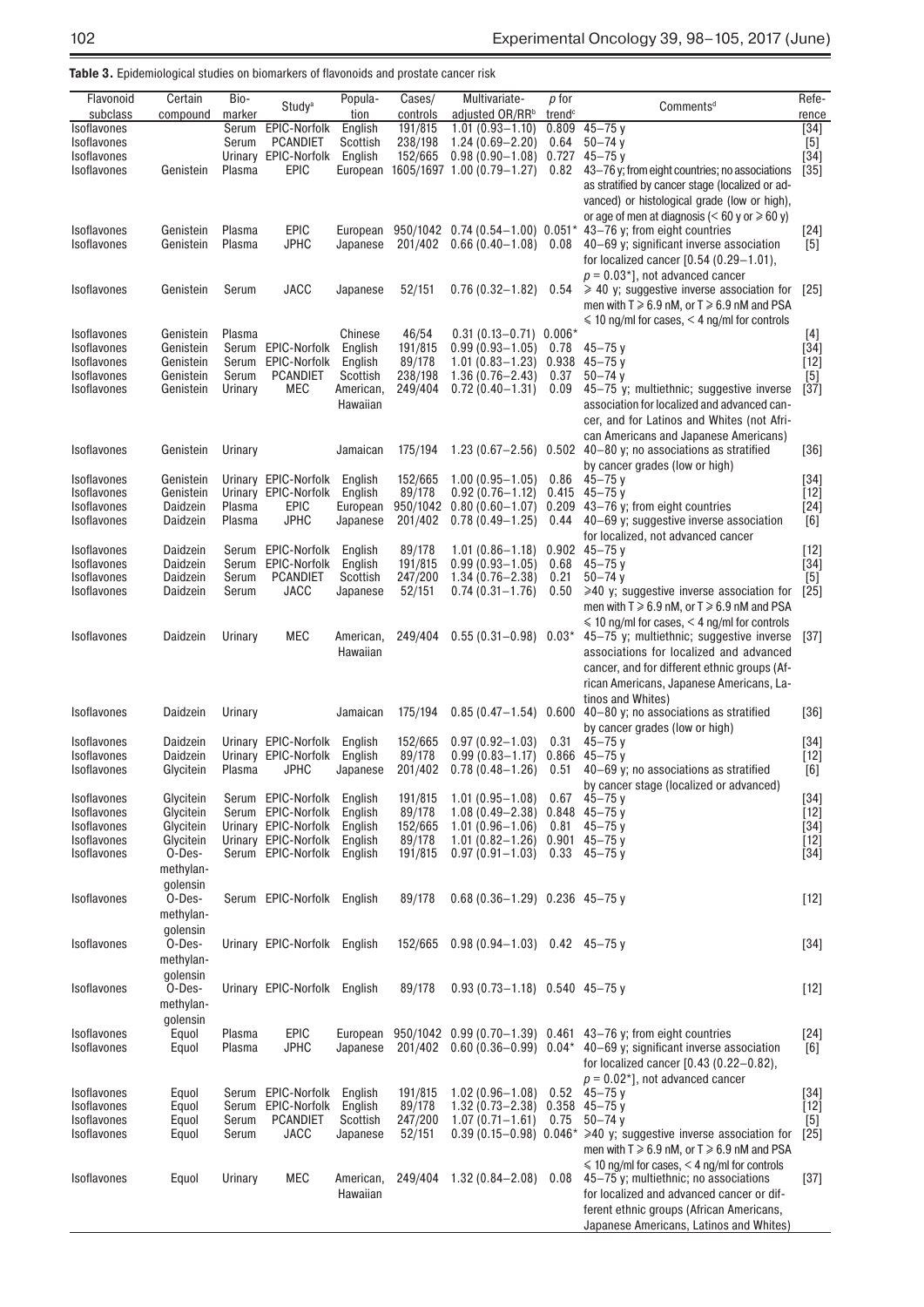| Flavonoid          | Certain  | Bio-    | Study <sup>a</sup>   | Popula-  | Cases/   | Multivariate-       | p for              | Comments <sup>d</sup>                                                                            | Refe-  |
|--------------------|----------|---------|----------------------|----------|----------|---------------------|--------------------|--------------------------------------------------------------------------------------------------|--------|
| subclass           | compound | marker  |                      | tion     | controls | adiusted OR/RRb     | trend <sup>c</sup> |                                                                                                  | rence  |
| <b>Isoflavones</b> | Eauol    | Urinary |                      | Jamaican | 175/194  |                     |                    | $0.48$ (0.26–0.87) $0.020*$ 40–80 y; significant inverse association                             | $[36]$ |
|                    |          |         |                      |          |          |                     |                    | for high grade cancer $[0.29 (0.13 - 0.60)]$                                                     |        |
|                    |          |         |                      |          |          |                     |                    | $p = 0.001$ *], not low grade cancer                                                             |        |
| Isoflavones        | Eauol    | Urinary | EPIC-Norfolk         | Enalish  | 152/665  | $1.03(0.97 - 1.07)$ | 0.20               | $45 - 75$ v                                                                                      | [34]   |
| Isoflavones        | Eauol    |         | Urinary EPIC-Norfolk | Enalish  | 89/178   | $1.21(0.93 - 1.57)$ |                    | $0.147$ 45-75 v                                                                                  | [12]   |
| $\mathbf{A}$       |          |         |                      |          |          |                     |                    | THE RESERVED OF THE SPECIFIC ACCESS IN LAST HAOUTH LESS ATHLES AT LONG AT THE INTO THE LOSS REPO |        |

*Note:* <sup>a</sup> EPIC — The European Prospective Investigation into Cancer and Nutrition; JACC — The Japan Collaborative Cohort Study; JPHC — The Japan Public Health Center-based Prospective Study; MEC — The Multiethnic Cohort Study; PCANDIET — The Prostate Cancer and Diet Study.

 $^{\rm b}$ OR – odds ratio; RR – relative risk; the risk for equol is presented in comparison to equol non-producers. c Statistically significant effects (*p* for trend < 0.05) are marked by asterisk.

d PSA — prostate-specific antigen; T — testosterone.

grade) prostate cancer as compared to non-producers of this metabolite [36]. However, another study that measured urinary biomarkers of isoflavones did not observe such protective effect for equol [37]. Quite contrary, urinary excretion of daidzein was significantly inversely associated with prostate cancer risk among multiethnic men living in Hawaii and Los Angeles and a respective suggestive trend was indicated also for genistein, regardless of the stage of tumor [37].

Differently from works performed with European and American men, their Asian counterparts consume substantially higher amounts of soy foods and consequently also isoflavones. Wu *et al.* reported a 69% reduced prostate cancer risk among Chinese men consuming high amounts of genistein as evaluated by plasma genistein level [4]. Kurahashi *et al.* described a significant 44% reduction in the risk of localized (not advanced) prostate tumor among Japanese men with higher plasma genistein concentrations and a similar suggestive tendency was reported also for plasma daidzein level [6]. Plasma equol level was inversely related to both overall as well as localized prostate cancer incidence, not modifying the risk of advanced cancer [6]. A significant 61% decrease in prostate cancer risk was detected also in another study with Japanese men with high serum equol levels and similar suggestive, still non-significant, trend was observed for genistein and daidzein when the subjects with low serum testosterone levels were excluded [25]. These studies with Asian men support that high doses of isoflavones can be indeed preventive against prostate cancer development (see Table 3).

#### **POTENTIAL FACTORS GIVING RISE TO INCONCISTENCIES**

As come into sight from the epidemiological findings presented in above paragraphs, there are still relatively few data published about the associations between flavonoids and prostate cancer risk, and these results are rather inconclusive. There are several potential reasons providing some explanations to these inconsistencies.

First, assessment of intake of flavonoids has been limited for a long time due to lack of data about food composition. Exposure to flavonoids can be estimated by either food diaries or food frequency questionnaires and these data are further translated to dietary intake using quantitative food composition databases [12]. However, reliable information about the content of flavonoids in different plant-derived food items was not available until the last decade, when several databases

were made public for scientific community [16, 21, 23]. However, these food composition databases are not able to capture the variability of flavonoid content attributable to cultivars, growing methods and environmental conditions, exposure to sunlight and heat, or harvesting time and processing practices [21, 33, 38]. Also, these data tables can not detect all sources of flavonoids in the human diet [37]. Furthermore, some questions arise by adaptation of food composition databases created in the US to the diet consumed in European countries [5, 21].

Second, another possible reason for the inconsistent results of epidemiological studies can come from the differences in level of flavonoids intake. For example, it has been demonstrated that the mean daily consumption of isoflavones is low in Western populations  $(<$  3 mg), whereas it is considerably higher among Asian subjects reaching even 70–100 mg and being for most Asian men in the range of 30 to 50 mg [1, 4, 5, 7, 15–17, 23]. Therefore, it can be that the consumption of isoflavones in Western countries is too low to observe a protective action against prostate tumor [4, 5, 9, 10, 12, 16, 23, 35]. Whether similar effects exist also for other flavonoids and their subclasses, *i.e.* the risk-lowering response manifests only at a certain level, is still unknown. The possible age periods of the highest susceptibility to beneficial effects of flavonoids have also remained to be determined. Furthermore, we can not rule out the possibility that follow-up times of prospective cohort studies were not long enough for detection of protective action, especially in the case of advanced neoplasms [16].

Third, it is well known that following to their ingestion, flavonoids undergo an extensive metabolic conversion in the intestine and liver, as a result of which various conjugates with potentially altered biological activity enter bloodstream and reach target tissues, and are finally excreted in urine [11, 12]. Blood and urinary biomarkers can reflect dietary consumption of flavonoids, capturing intake from all food sources, considering also their metabolic biotransformation [24, 34]. Therefore, direct measurement of these biomarkers might provide a more relevant insight into the associations between exposure to flavonoids and prostate cancer risk than assessment of food consumption [34]. However, besides dietary intake, the levels of flavonoids in biological fluids are affected by intestinal microflora, diet composition and content of fat in the food, consumption of alcohol, and the use of antibiotics as well as possible bowel diseases [5, 28, 36]. Moreover, biomarkers reflect only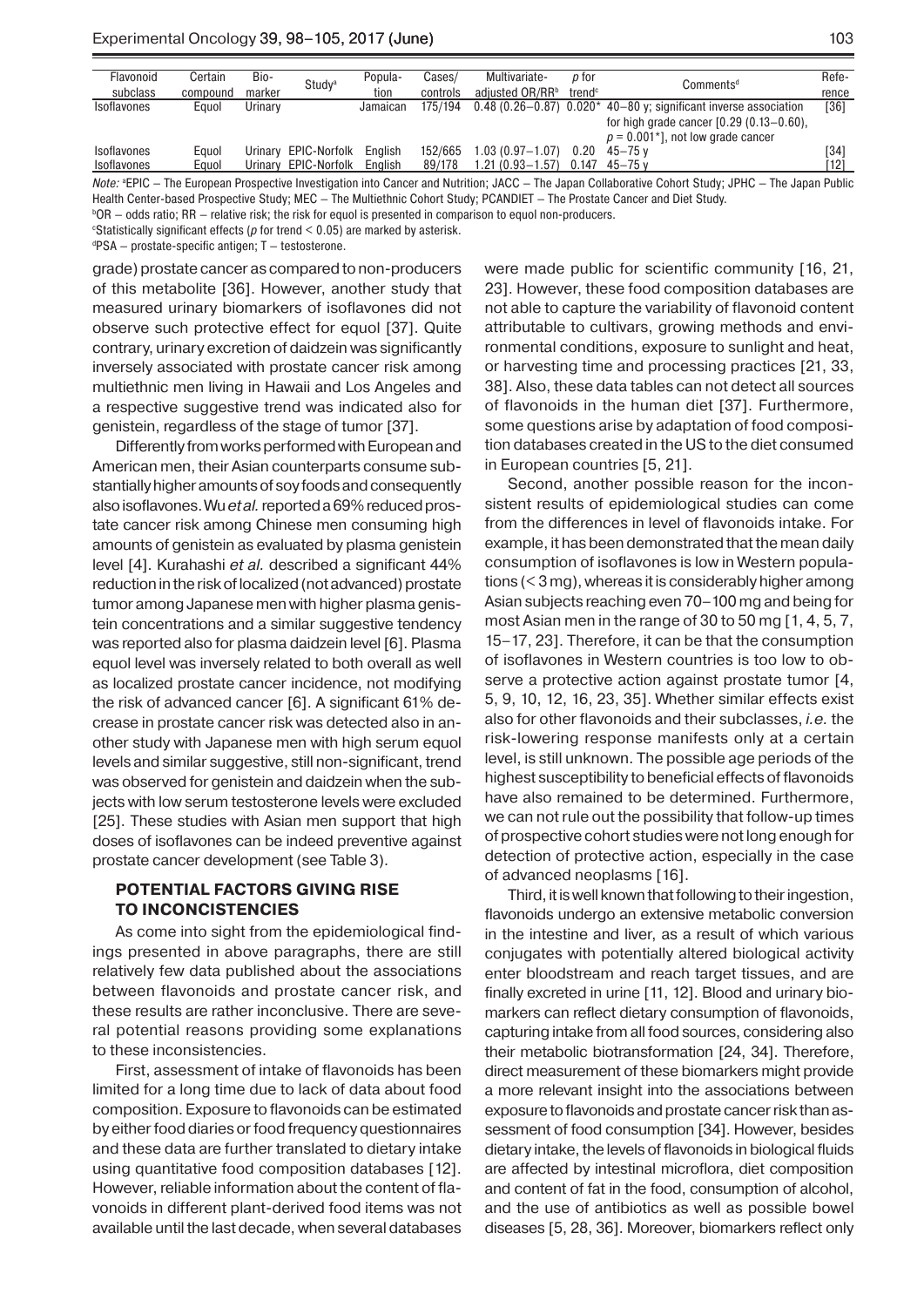short-term intake of flavonoids due to their brief halflives in the human body and might not accurately reflect the long-term dietary habits; especially, when only one serum measurement or spot urine test is used [2, 5, 6, 35–37]. Thus, estimation of dietary intake has remained indispensable in epidemiological studies, whereas measurement of biomarkers can complement dietary assessment with bioavailability issues. At that, about 30–50% of people are able to metabolize daidzein to equol, the most biologically active isoflavone, by the aid of special intestinal bacteria and this ability varies within different ethnic populations [8, 9, 19, 36, 38]. Moreover, it has been shown that the prevalence of equol-producers is generally lower among subjects suffering from prostate cancer compared to healthy controls [2, 8, 19]. For example, it was shown that just 29% of Japanese men with prostate cancer could produce equol, compared to 46% of controls and these estimates were 30% and 59% for Korean cases and controls, respectively [8]. If further studies confirm that equol can lower the prostate cancer risk and intestinal environment without equol-converting bacteria is indeed a risk factor for this malignancy, a possible prevention strategy for future would be to improve intestinal microflora by probiotic technology, enabling it to generate equol [7, 9].

In the case of retrospective study design, the recall bias is unavoidable. Patients could recall their food consumption differently than controls and it is also possible that they changed their diet after cancer was diagnosed [15, 21]. However, this misclassification was probably non-differential, as the knowledge about possible role of flavonoids on prostate carcinogenesis was not widespread among general public [15, 28]. Analysis of data collected prospectively might reduce the problems of disease-related influences on dietary intake of flavonoid-rich food items or their biomarker levels [34, 37]. However, the number of cases could not be large enough for acceptably strong statistical power, especially for subgroup analyses stratified by different parameters [19, 33, 37].

Another common concern in epidemiological studies is potential confounding. Despite adjustment for diverse aspects, it is always possible that residual confounders due to uncontrolled or as yet unknown factors might remain [5, 12, 15, 16, 26, 27, 36]. For example, most of the studies did not collect information about testing of prostate specific antigen that might be a confounder [16, 33]. Also, only few investigations considered histological grade or tumor stage, although risk factors of prostate cancer can vary within subgroups differentiated by disease aggressiveness or stage [8, 26, 33]. In addition, lifestyle related to consumption of higher doses of flavonoids or some dietary covariates might contribute to the susceptibility to prostate carcinogenesis [3, 5, 10, 16]. Furthermore, Hedelin *et al.* indicated that health benefits of isoflavone intake against prostate tumor can be restricted to men carrying specific genetic variant in estrogen receptor β gene [28].

### **CONCLUSIONS AND FURTHER PERSPECTIVES**

High incidence rate, slow progression and long course make prostate cancer a perfect disorder for chemoprevention which onset, development and progression can be influenced by certain dietary constituents [20]. There are several epidemiological findings suggesting that high intake of specific flavonoids can lead to reduced prostate cancer risk. Indeed, consumption of isoflavones at doses characteristic to Asian population may modulate the risk of prostate cancer and therefore, high intake of these phytoestrogens might be an efficient protective means against prostate tumorigenesis among Chinese and Japanese men. The stronger preventive effect of isoflavones on localized tumor compared to advanced neoplasm is in agreement with the expression of estrogen receptor  $β$  in normal prostate tissue and early stages neoplasm, decline in expression during malignant transformation and complete loss in advanced tumor with higher metastatic potential and mortality; supposing that preventive effects of isoflavones are mediated via this receptor subtype [3, 6, 28]. Based on the autopsy studies the rate of latent tumors is similar in Asian and Western countries and the significantly lower incidence of clinically detectable prostate tumors in Asian men can come from blocking and delaying the latent cancer progression by intake of high amounts of isoflavones [3, 6]. An important factor in health benefits of high consumption of isoflavones seems to arise also from the ability to metabolize daidzein to equol by possessing a specific intestinal bacterial combination. Whether ethnic variation in this metabolic conversion may provide some explanation to the differences in prostate cancer incidence remains to be further clarified. On the other hand, some epidemiological studies with Western men have demonstrated the protective action of certain flavonols or flavanols manifesting particularly against advanced, later stage tumor. As a whole, these data indicate that through intake of various plant-derived phytochemicals nature can provide protection and chemoprevention against different stages of prostate cancer.

There is no doubt that large-scale and preferentially prospectively designed studies are needed to further investigate the association between exposure to flavonoids and the risk of prostate cancer. At that, subjects with consumption of wider concentration range of these plant metabolites as well as stratification by different factors, including disease stage, are highly needed. If the protective effects will be confirmed, chemopreventive intervention strategies via modification of dietary habits can be developed to reduce the prostate cancer incidence, especially among at-risk men. Last but not least, although adverse effects of flavonoids on the prostate tissue have not been reported, studies considering safety profile of these phytochemicals are never too much.

#### **CONFLICT OF INTEREST**

None declare.